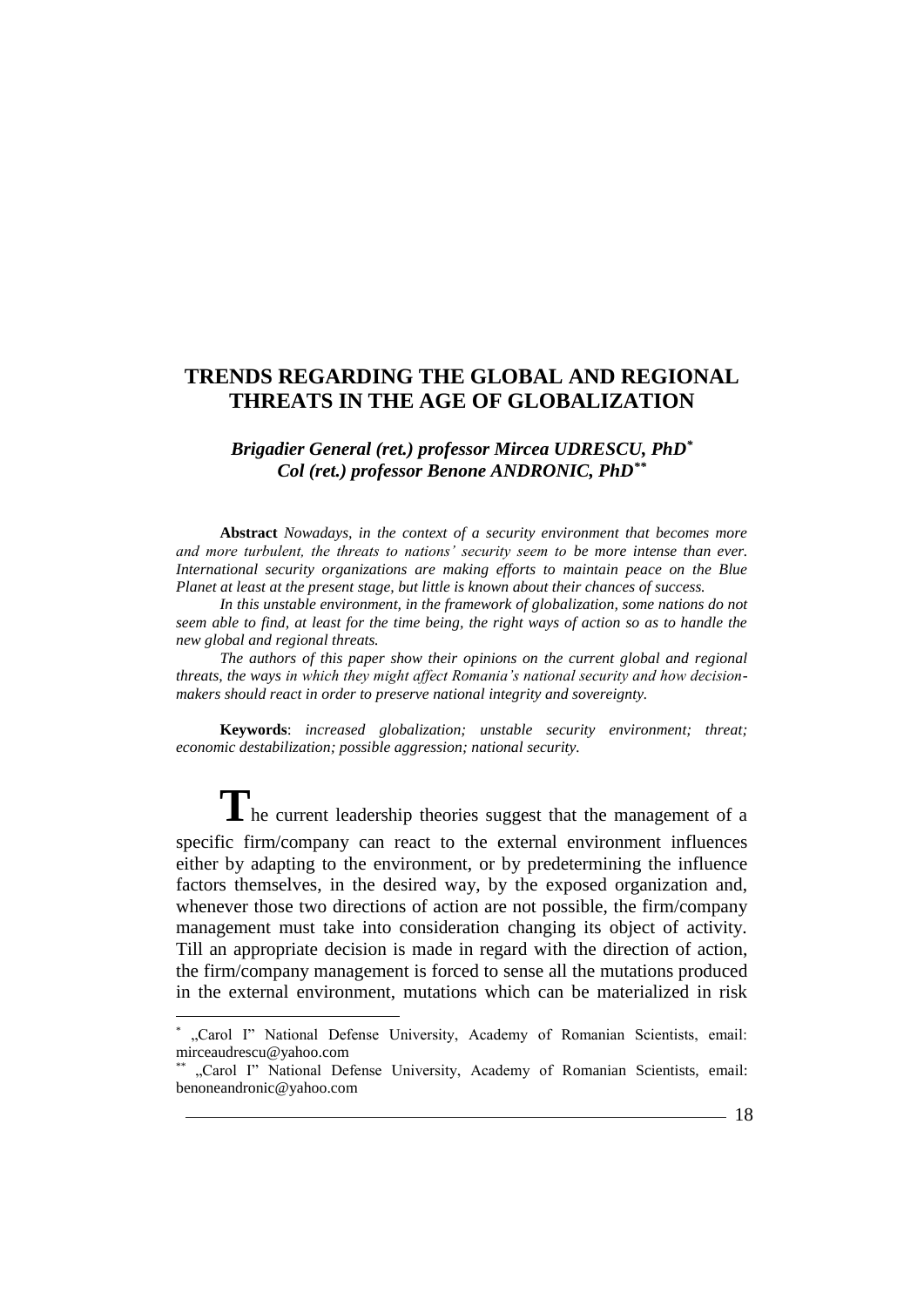factors or threats to its own existence. Of course, every country, as a regionally and internationally recognized macro-organization, by studying its security environment, tries to sense both global and regional threats, in order to assure the continuity of social progress. The political risk can be perceived as the probability to confront an unpredicted situation of being engaged in an unsafe activity, even a dangerous one, in which the chances of winning or losing are not quantified with a big level of certainty. Managerial risk situations offer more action options, in the specific cases in which each of them do not guarantee the reaching of a final result. In the last months, it looks like the overall environment in Romania has suddenly become more turbulent. In this regard, we believe that the following situations are more and more emphasized as generating global and regional risks and threats, as follows:

• The nowadays political and economic conditions have been shaken by the major tendencies resulted and highlighted after the World Economic Forum, organized between the 17th and 20th of January 2017 at Davos, tendencies which apparently will affect the evolutions and developments of the future decades of mankind. In this context, the new American administration clearly declared that it had become an adversary of the global economic globalization and the US is going to focus on aspects preponderantly related to national interests. As a direct response to that, China's president himself warned that nobody should play with such an option, because now, mankind problems are not generated by the evolution of globalization. China itself is now the result of globalization, assuring wage for some hundred million people, and the elimination of the basic principles of the economic globalization – free capital movement and circulation, free trade and free labor circulation – would inevitably lead to a serious destabilization of the world economy. The world economic instability will negatively influence the social stability in a certain way, which will put under question global peace itself. In turn, the European Union is obliged to adapt itself to the new challenges, the political decisions being expected to have consequences even in the social peace realm and common security building process.

•STRATFOR 2017 Annual Forecast suggests the following immediate predictions: the US will continue to be a global superpower, but a tired, a decrepit one. The US will redirect its own actions from international component of its policies to their national side. It is expected

 $-19$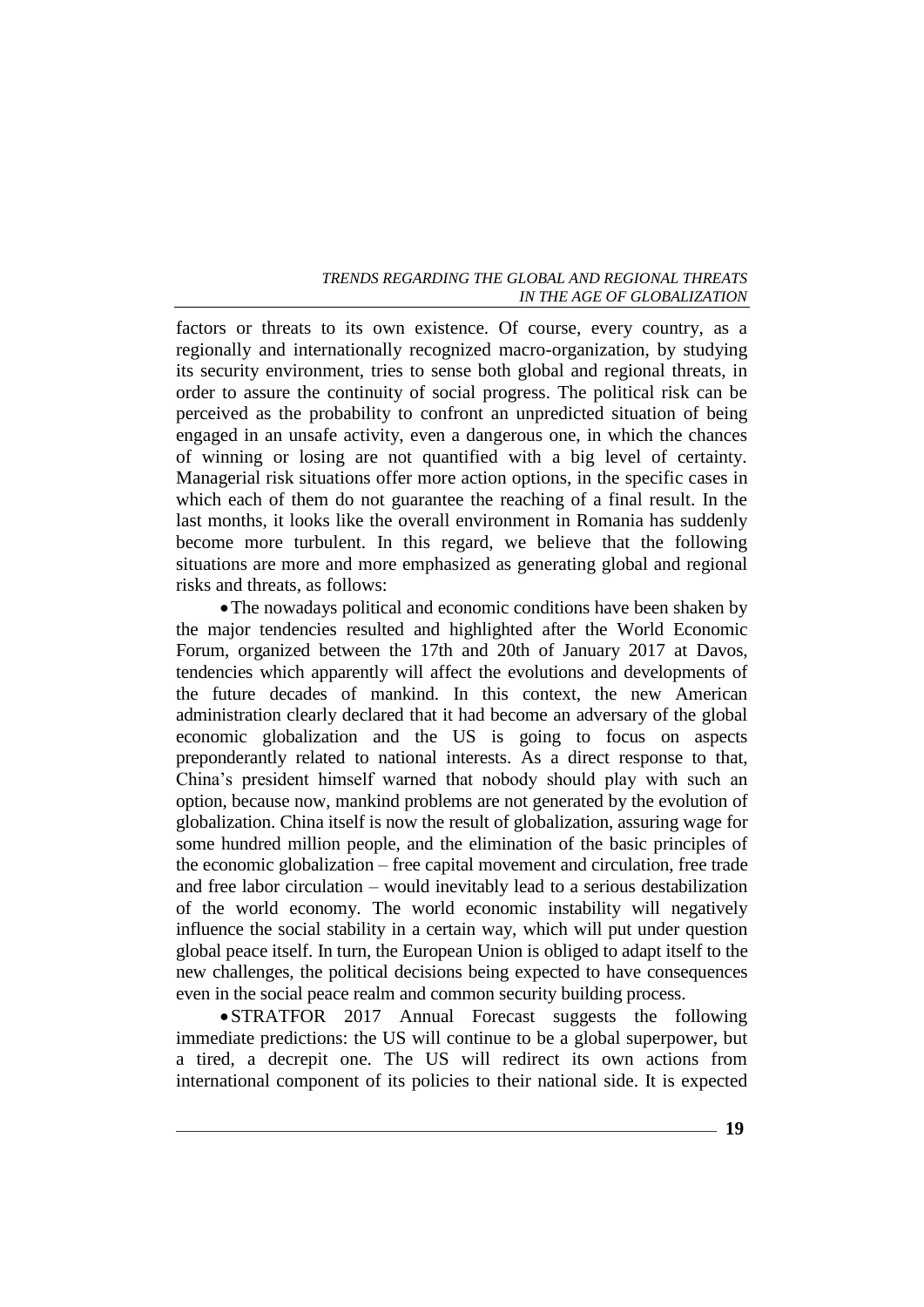that the US would replace some supply sources from Euro-Asia area with others more related to its domestic market, including the initiation of the extraction process. Those disapproving of the hazardous policies of the US major implication in countries situated at NATO territories outskirts, as Ukraine, Georgia etc. are more and more vocal. England will politically align with and forge its traditional ties with the US. The European Union faces an increased difficulty to find its way to common prosperity, which makes the discontent feelings toward this political construction become even higher. Inside the EU, the nationalist trend increasingly becomes more and more accentuated. Moreover, it is possible that in the near future the overall EU functioning mechanisms will be readdressed and revised. For Russia, there are some predicted actions meant to re-discuss and favorably re-approach the international sanctions against it. There are, also, on the radar some predictable Russian actions of consolidating a Custom Union that could involve some states from ex-Soviet space. Also, Russia could benefit from the increased-price tendency, applicable for some natural products, especially for oil and gas. Romania is seen as being highly dependent on EU and showing a lack of confidence in its own forces. In order to be able to exploit its own national interest its geo-political position – since it is situated between the EU, the unique Russian market and Levant's gates – Romania is advised to take relevant actions in the following directions: using its own, domestic outlets, reducing its dependency on the EU, consolidating the confidence in its own forces, stimulating the access to Balkan's markets, Ukraine's market and Mediterranean Sea's market, and overcoming its fear regarding Russia. Of course, Romania is aware of these predictions, but it looks like being unable to find some specific forms of a brave manifestation, and by this to fend the trends of turning all those regional and global trends into real aggressions.

• Changing the center of gravity of the global policy. For a very long time, mankind was under that "cupola" of two power poles – the Western power and the Communist power – a cupola that deeply polarized the security strategies of all the other states. Even the so-called non-aligned states, individually aligned themselves to one or another pole, based on their momentary interest and on the dominating powers' interest. Along with the victory of the West over the Communist East, the US self-entitled the great global power and believed that it would be unconditionally followed in all

**20**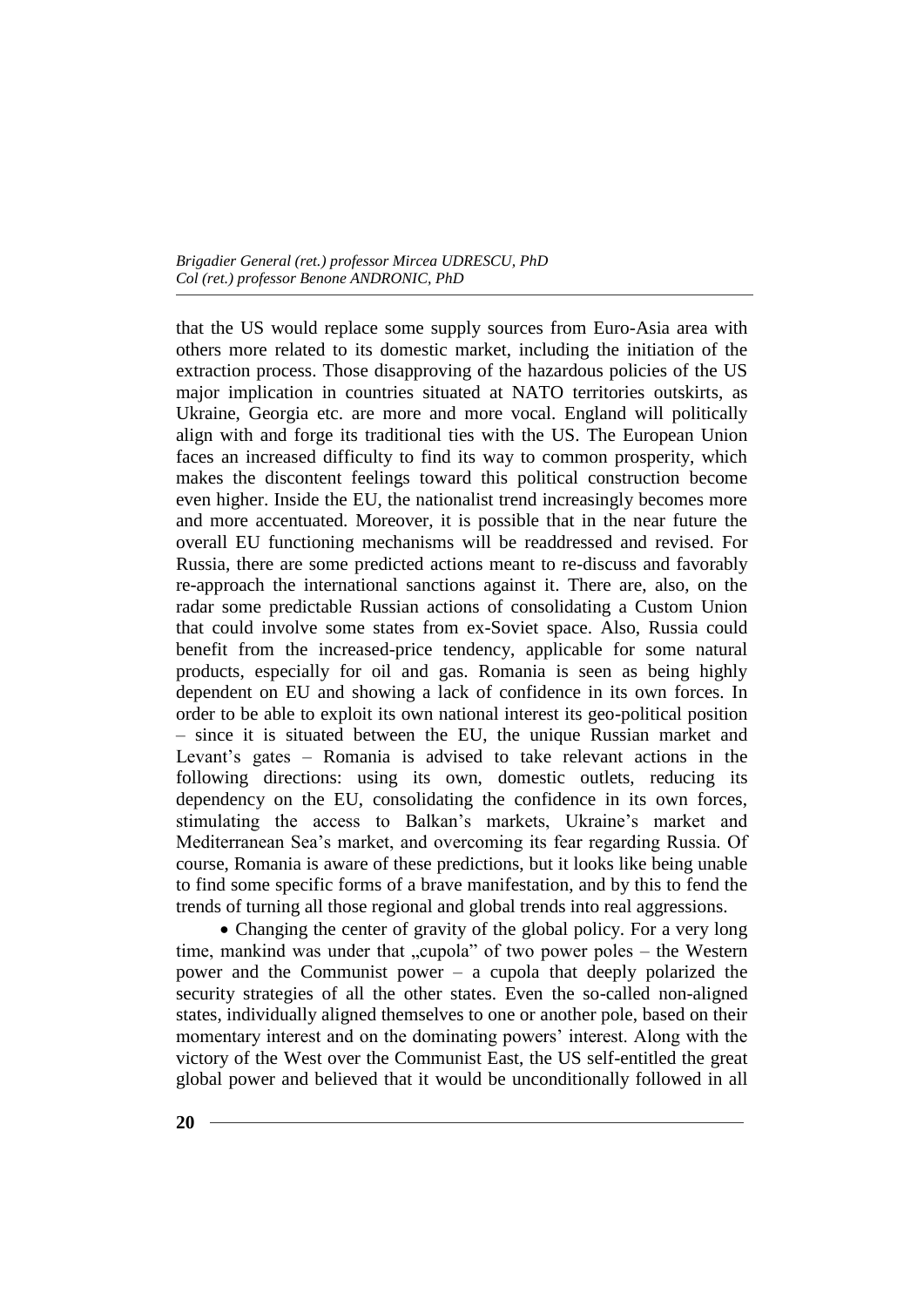involvements and endeavors required by the world order, that was an increasingly globalized one. As a consequence, the traditional organizations addressing the world order, especially the UN and it Security Council, had started to be ignored and the American exceptionalism had been emphasized, which had led to the radicalization of some aspects that define the international climate. Nowadays, the US looks like a tired superpower that intends to take care of itself in a big way, rather than to watch and monitor the defense of an American type world order. In such circumstances, it is assessed that the history is not over, but it is being reinvented and rewritten. The current political trends highlight the emergence and consolidation of three major poles of global power: a first one that is getting its framework from the Anglo-American traditionalism, a second pole specific to European Babylon that is geographically delineated by the European Union, and the third one given by a more visible and undeniable Euro-Asian cohesion, in which Russia, China and India try to express themselves in a common way. A tri-polar geo-policy is about to emerge, each power pole having in its area of influence another polarizing support structure. The US and the United Kingdom are declaring their readiness to come back to their privileged alliance, in which the national interest is the first and number one goal, and NATO looks like an obsolete organization, since it has been called that way by its main founding member – the US. China and Russia have become the most ardent and enthusiastic defenders of globalization and internationalization, implying the subsequent respect for global agreements, and the EU is trying a political coagulation, further continuing to recognize and emphasize NATO's importance, but in a modified formula. Even in the EU Global Strategy, this is clearly stated*: "In this context, the EU must be consolidated as a security community: the European efforts in the defense and security realm should allow the EU to act autonomously, contributing at the same time, also through taking actions in cooperation with NATO. A more credible European defense is essential, also, for a solid trans-Atlantic partnership with the United States of America.*" 1 In this grandiose process of reconfiguring the world power poles, it possible that some countries located at the outskirts of the area of interest might endure aggressions against their sovereignty, security and territorial security, as it has

 $\overline{a}$ 

<sup>1</sup> According to *Foreig Policy Romania*, no. 1/2017, p. 11.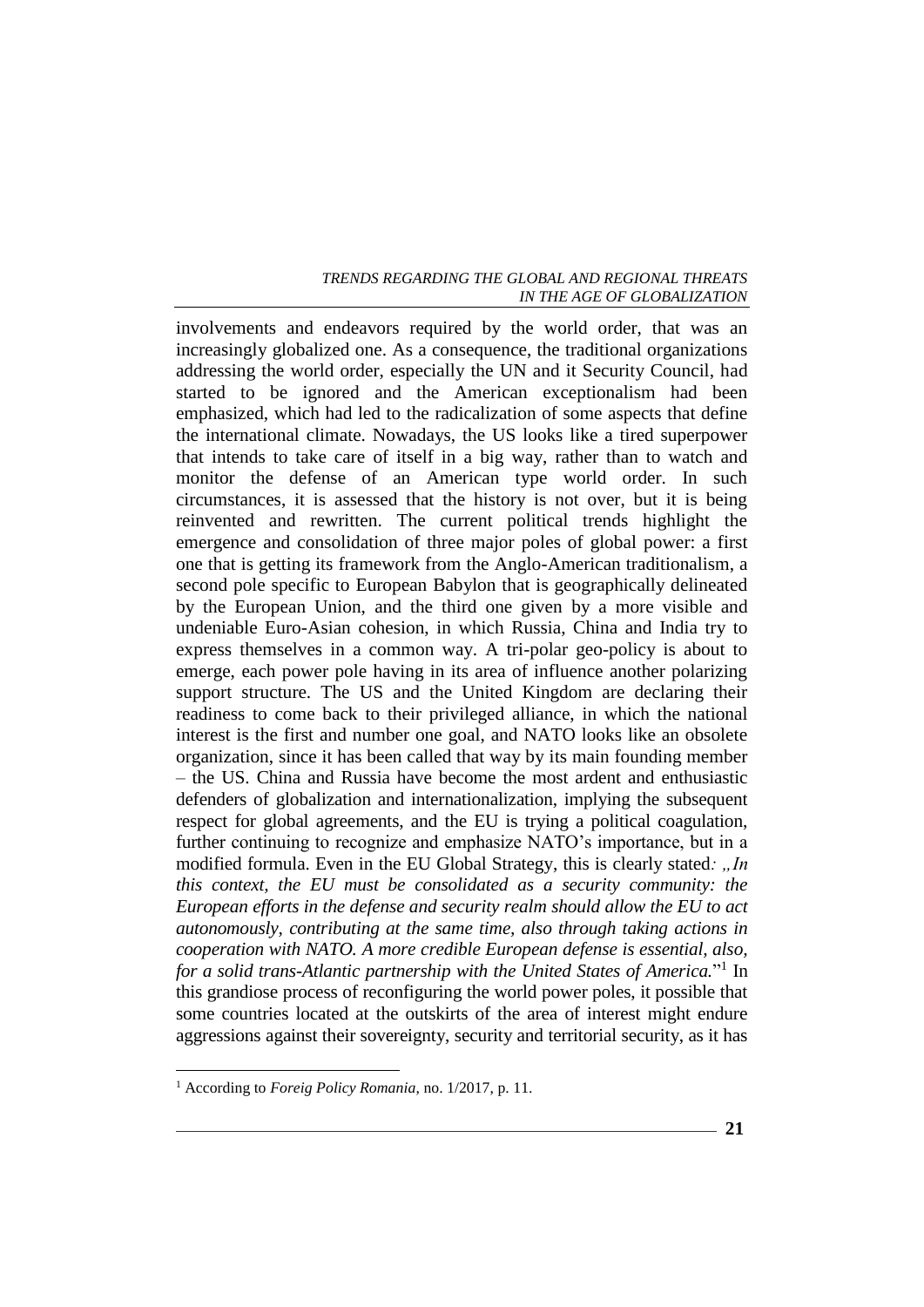happened so many times throughout history. Without a significant position and heavy-weight status in the European context, with a destroyed economy, with an army reduced to symbolic elements, with a more obvious social lack of union, with a political arena obedient to multinational companies' interests, with neighboring countries dissatisfied with the common historic past, Romania looks like a country that ignores in an unpardonable way possible risks, even some that are more likely than others, which for the moment being are hidden behind some strategic commitments, unknown to so many people.

• At the back-up edge of our Western security and development strategy is the US. From oversees, the strategic action directions of our strategic partner have been developed and disseminated, as following: the US interests will be first in all cases; now, the US is designing a historical fiscal reform, that will reduce the tax rates for American companies, therefore these are going to be able to compete and prosper anytime and with anybody; there are promises of launching the country reconstruction, supported by a legislation that will trigger thousands of billions US dollar investments in domestic infrastructure, action that will constitute the framework for creating millions of jobs for the Americans; also, it is preparing the radical reformation of the US immigration system, in accordance with a meritocratic-based system of accepting immigrants with some professional abilities, capable to sustain themselves and their families; the firm support of NATO is continued and the US leader role in this organization must be increased, concomitantly with the raising contribution of the other states, especially in the financial field, and the world security management; the anti-terror fight will get an immediate major importance; it is mandatory to urgently reestablish the state integrity and rule of law prerogatives at US borders. When the US declares that its commitments with other states start from the principle of the first and foremost US interest, all countries around the world are entitled to believe that, currently, a big part of the once in-place common commitments among all relevant parts are not so feasible, and a portion of the past covering aspects may become your own vulnerabilities, even risk factors on medium and long term.

• On the strategic Euro-Atlantic axis of national security, the central, both structural and functional element is assured by the European construction. Romania gained its EU membership status in 2007, being convinced that the prosperity and security level of the country will be

**22**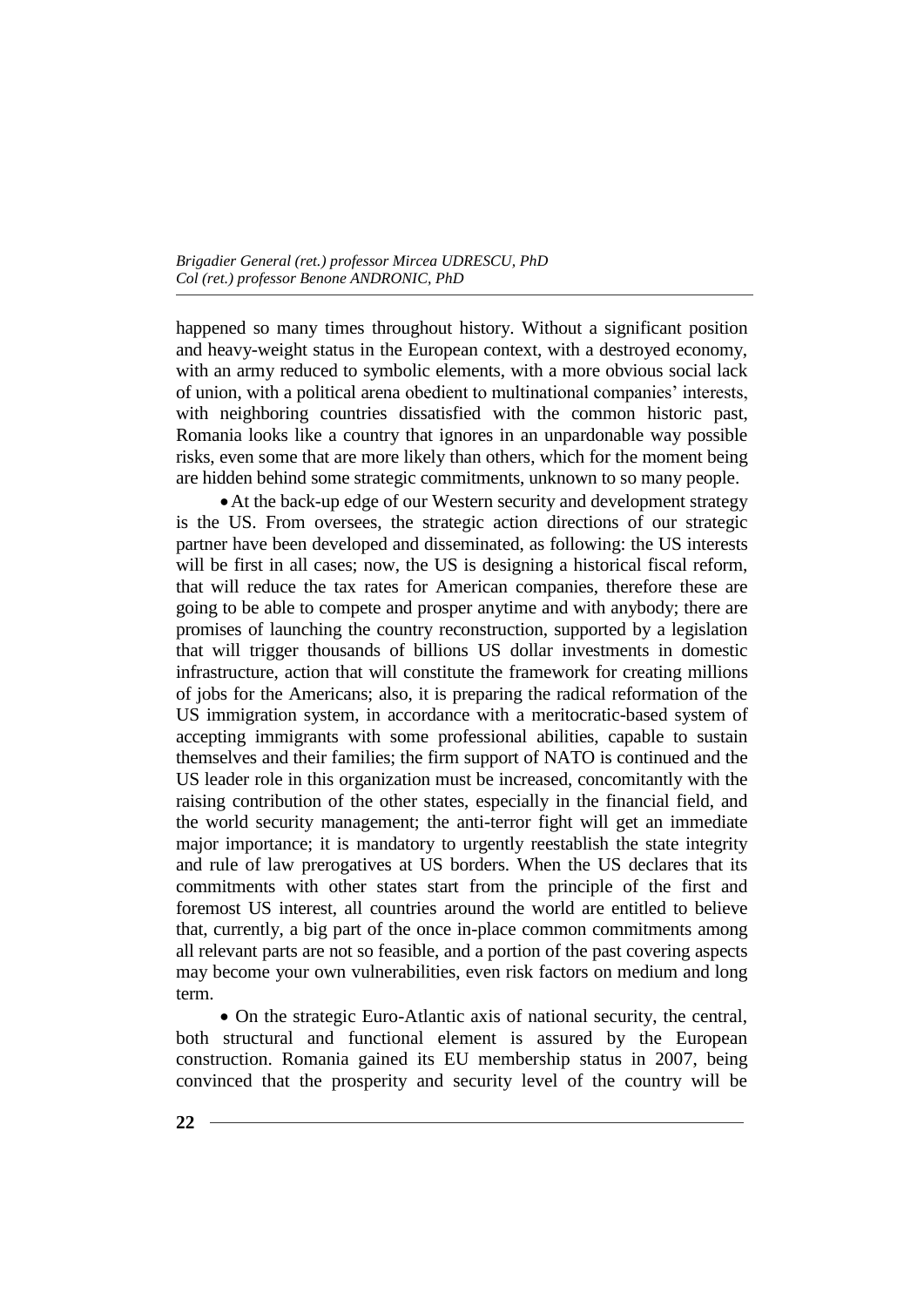accelerated by the specialized European bodies. At that moment, decisionmakers brought into discussion a political future, an economic future, a common security future. Since then, a lot of events have taken place, events that led to the erosion of the support of the European project, as follows: the rejection of the European Constitution by some important states, the 2008 financial crisis, BREXIT, the painful management of the budget deficits etc. In this context, EU's leadership publicly announced the message of the necessity of an essential change of the Union functioning, suggesting five scenarios that are worth considering:

1. Maintaining the current course, but assuming a decision making process that is more and more complicated.

2. Focusing all the efforts on the direction of Unique Market (supporting the freedom of circulation of merchandises and capital) and giving up solving problems that divide the Union (the freedom of circulation of the labor forces).

3. A Europe with more speeds, that currently has turned into "*different paces and intensities"<sup>2</sup> concept*– at least three categories of them being obvious: the countries from the Eurozone that will do more toward defense, interior security, fiscal and social policies directions, the countries from the Eurozone that will insist more on fiscal and social policies, respectively countries that despite the fact that they are not included in the Eurozone, implement the unionist policies. A Europe with more speeds is a Europe with more degrees of integration and this can be defined as an attitude of sanctioning some countries by some other countries. This is a Europe in which the decisions are made by a part and are put in practice despite the fact that the other part speaks about other priorities. This is a Europe in which some states do feel entitled to develop faster and deeper cooperation relationships, a process that would not include the other states. This does look like a risk to the idea of unity.

4. An EU with fewer priorities – the consolidation of the unique market and a lasting economy.

 $\overline{a}$ 

<sup>2</sup> *Declaration of the leaders of 27 member states and of the European Council, the European Parliament and the European Commission* at the European Union Summit, Rome, 25th March 2017.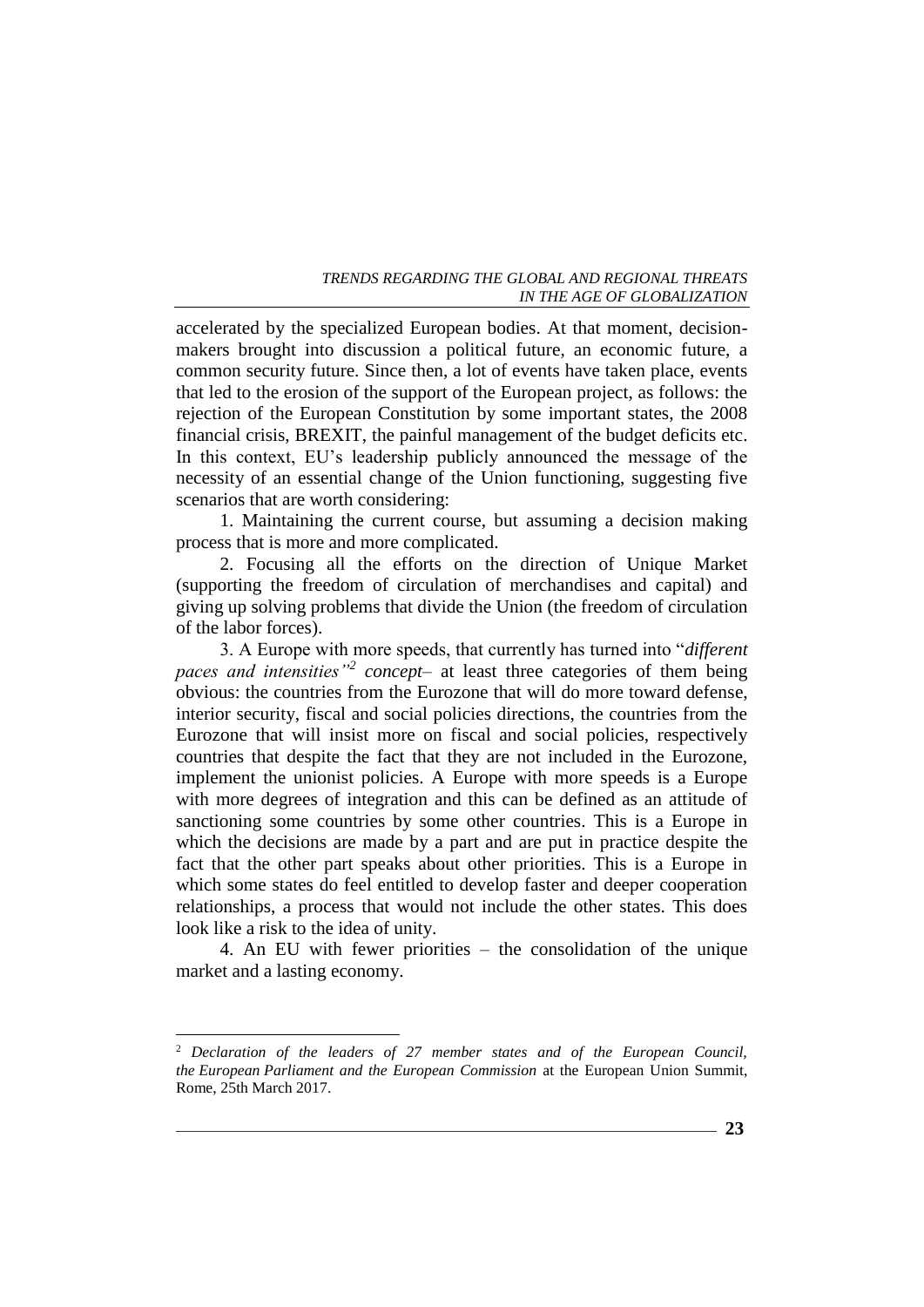5. Delegating the power to the central leadership bodies, a real federalization, in which the main political decisions are made abroad. The strategic direction toward the EU will steer and point has been already predicted by the French president Hollande, who is cited by many different European publications: "There is no alternative to a European Union with more speeds to avoid its disintegration. The *Europe of the 27 can no longer be the uniform Europe of the 28. So many years, this idea of a differentiated Europe, with different speeds, with distinctive paces of progressing has generated plenty of resistance. But today, this is an idea that is necessary. Otherwise, Europe is the one that will explode".* When he was asked if there was an alternative to this Europe with more speeds, Francois Hollande bluntly responded: *"No. Either we do things in a different way, or we will not do them together". "In the future there will be a common pact, a domestic market with a unique currency for some of us. But on this basis, it will be possible for the member states which are willing to go further in the defense, fiscal or social harmonization realms, further in regard of research, culture, youth to do so",* declared Hollande. Consequently, for some of the EU members the EU's mirage can be transformed from a painful delusion into a more painful deception. The painful delusion comes from the adherence decisions which led to the subordination of the national economic resources and to the diminishing of the sovereignty prerogatives, and the painful deceptions are the result of letting some countries, economically and socially disrupted, at the periphery of some regional systems with more different access steps, which for the respective states constitute new vulnerabilities and regional risk factors. When these processes are not under control, the entire situation can easily degenerate into social turmoil, endemic corruption, administrative and state dissolution.

• The Eurozone, the central core of the European project manifests some degree of anxiousness. Now, after Brexit and Donald Trump inauguration and installation at the White House, the main actors of the Eurozone take into consideration even the most pessimistic scenarios. The pessimistic scenarios are fuelled by some concerning trends and tendencies related to some centrifugal movements of the national policies, as follows: The Netherlands analyzes the implications of its exit from the Eurozone in case of a predictable crisis; in Italy, already half of the electors have been supporting the nationalist parties which propose that their country also

**24**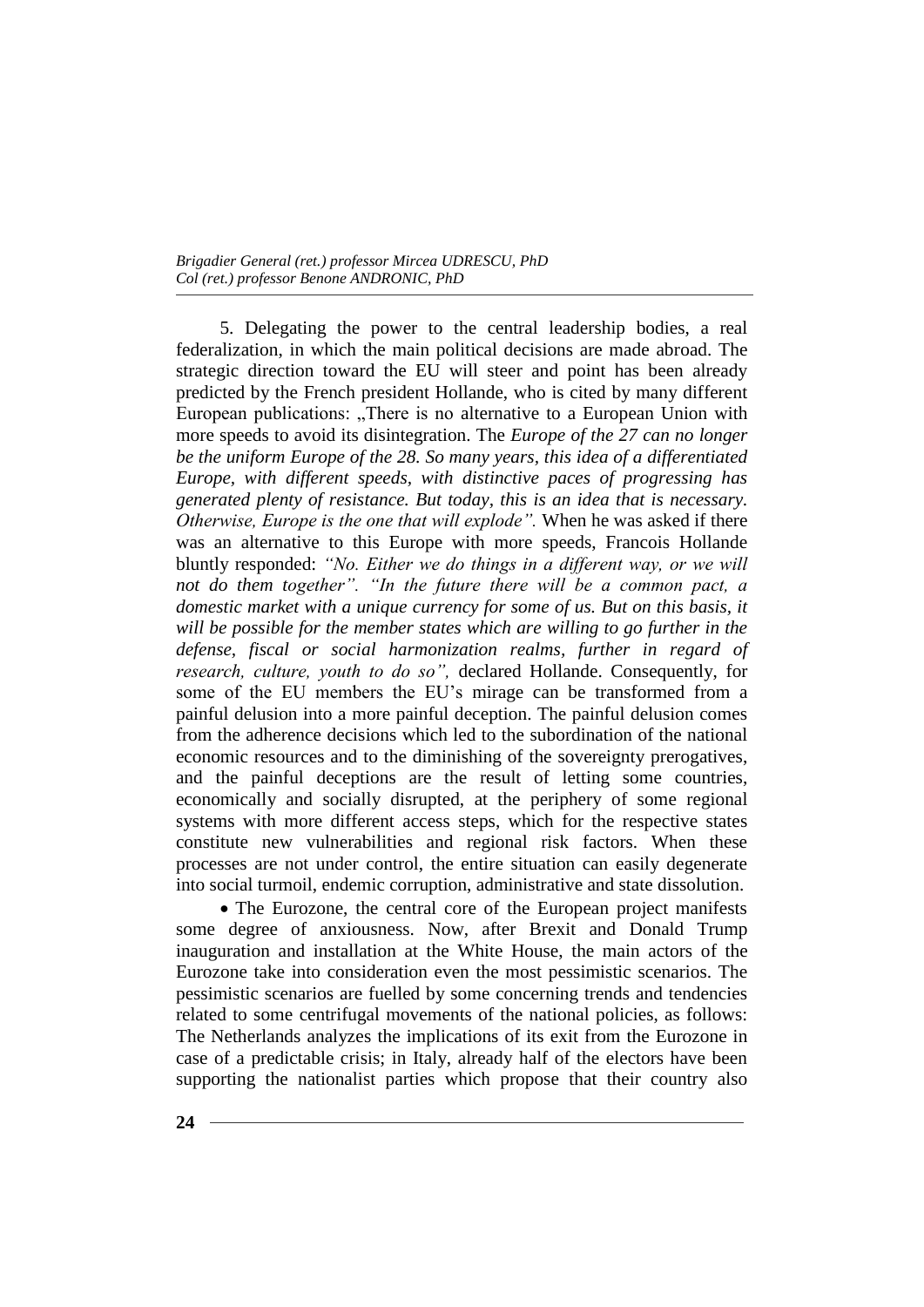follows Great Britain's example; in France, The National Front, a far-right wing political formation, that has been already situated on the first position in polls, declares the imminence of organizing a referendum concerning their affiliation to the Eurozone; in Greece, the austerity measures, perceived as an external brutal interference in national sovereignty domain, are viewed as generating factors for actions that will raise a big question mark about the Eurozone leadership; there are some points of view, which by their nature are more personal ones, both in Germany, and in the Netherlands, that do not exclude the possibility of the reconfiguration of the Eurozone. Obviously, if the Eurozone does fall apart, that is going to endanger the political, economic and security order in Europe. On the other hand, this permanent threat to the Eurozone constitutes a plausible risk to its own durability. As a consequence, the countries that are willing to adhere to the Eurozone have to fundament their roadmap with full precaution, since it is possible that the chosen road may simply drive to an abyss.

• Nobody doubts the power of the information anymore. Information has an important role in supporting the scientific hypothesis, but it also plays a huge role in supporting the political decisions that give a direction to the specific way chosen by one nation or another. Nevertheless, people find out, so many times too late, that some real facts that had been presented as being unspoiled realities had been accompanied by a large spectrum of fake news, or that the fake news simply substituted some parts of the hidden truth. During the visit made to an artwork named "Babel 2001", displayed at Tate Modern Museum in London, consisting of a circular tower formed by hundreds of layered analogues radios emitting at the same time, the scientists warned that the human mental mechanism had become vulnerable to manipulation. Concerning the information received, it is very good when people go through two essential stages before taking for granted some information, as follows: understanding the information and establishing its specific true value. Connecting information to the truth requires considerable efforts, though. Therefore, especially in the context of the less prepared crowds, but so emotionally played off, it is assumed that everything that could be understood from the information is real. People have the illusion that understand all things by default, are satisfied with some nonconformist generalizations and reject the effort of controlling the veridicality of the information, feeling some comfort in the fact that they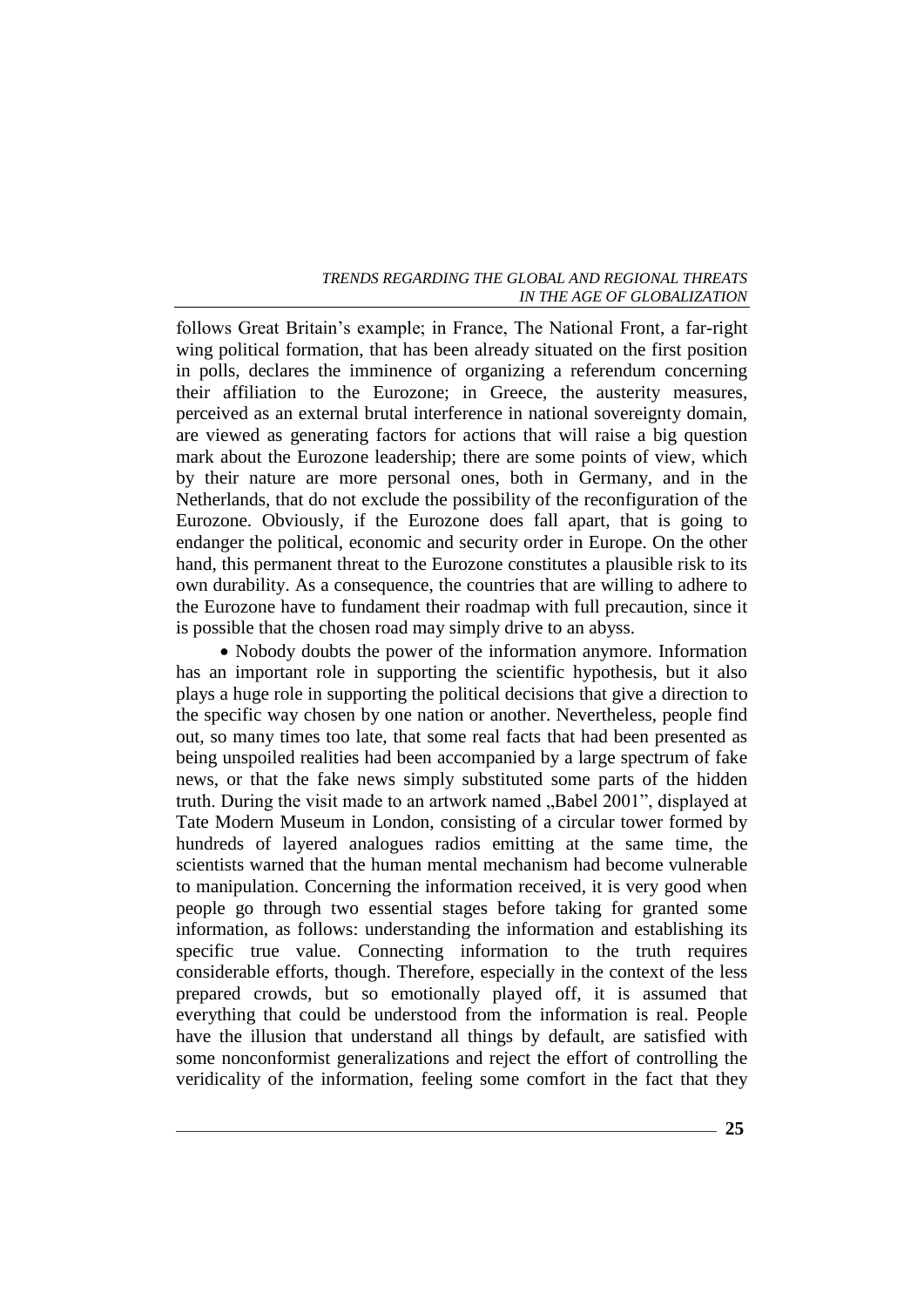accumulate information with a fake status of being real information. Because of that, obedience and common behavior become the result of other people's decision. Therefore, somebody succeeds in making decisions for somebody else, for other people. The empathy, respect, and trust, based on the process of cultivating collective emotion, determine us to act in a synchronized way with the other people. Even the fear of not being considered stupid or at least associated with a stupid person is a good incentive for taking part in actions which are not sufficiently clear. People are manipulated in that way, but they do not believe that, because they do believe that a piece of fake news is the truth, and this is the reason for which it is good for them to manifest themselves. This gives way to the risk of manipulating the crowds with fake news, because it is well-known that fake news can radically influence behavior. Fake news get control over crowd behavior during elections, at sports and cultural events, during public/popular protests, and also lead to the dilution of cultural and national believes. This kind of underground actions are obvious afterwards, usually during a post-factum analysis of the contribution made by television, radio, and newspapers to some public endeavors. It is easy to understand the reason that stands behind any mass-media vehement opposition to any attempts to norm and legalize all media activities. Everything is portrayed as an attack to the freedom of speech, but the possibility of the tendentious use of any fake news is ignored. Apparently, from a global perspective, the victory of Donald Trump in the US presidential elections, after a campaign full of allegations regarding the manipulating effect of fake news, has generated the intensification of the debate over the public danger presented by them. Also, with respect to Romania, it looks like our country has faced several situations of public opinion manipulation by using fake news, fact that is totally aligned with the global, regional and domestic threats over national security.

**Conclusions:** Of course, it is more and more obvious that, lately, there have been a lot of statements, made not only in a colloquial manner, which are interfering the notorious, permanent security alliances with global security communities. NATO has launched the global partnership concepts, and recently the EU has just considered and portrayed itself as a global security community. In these circumstances, interpretations are emerging having both semantic and political substance, between allies and strategic